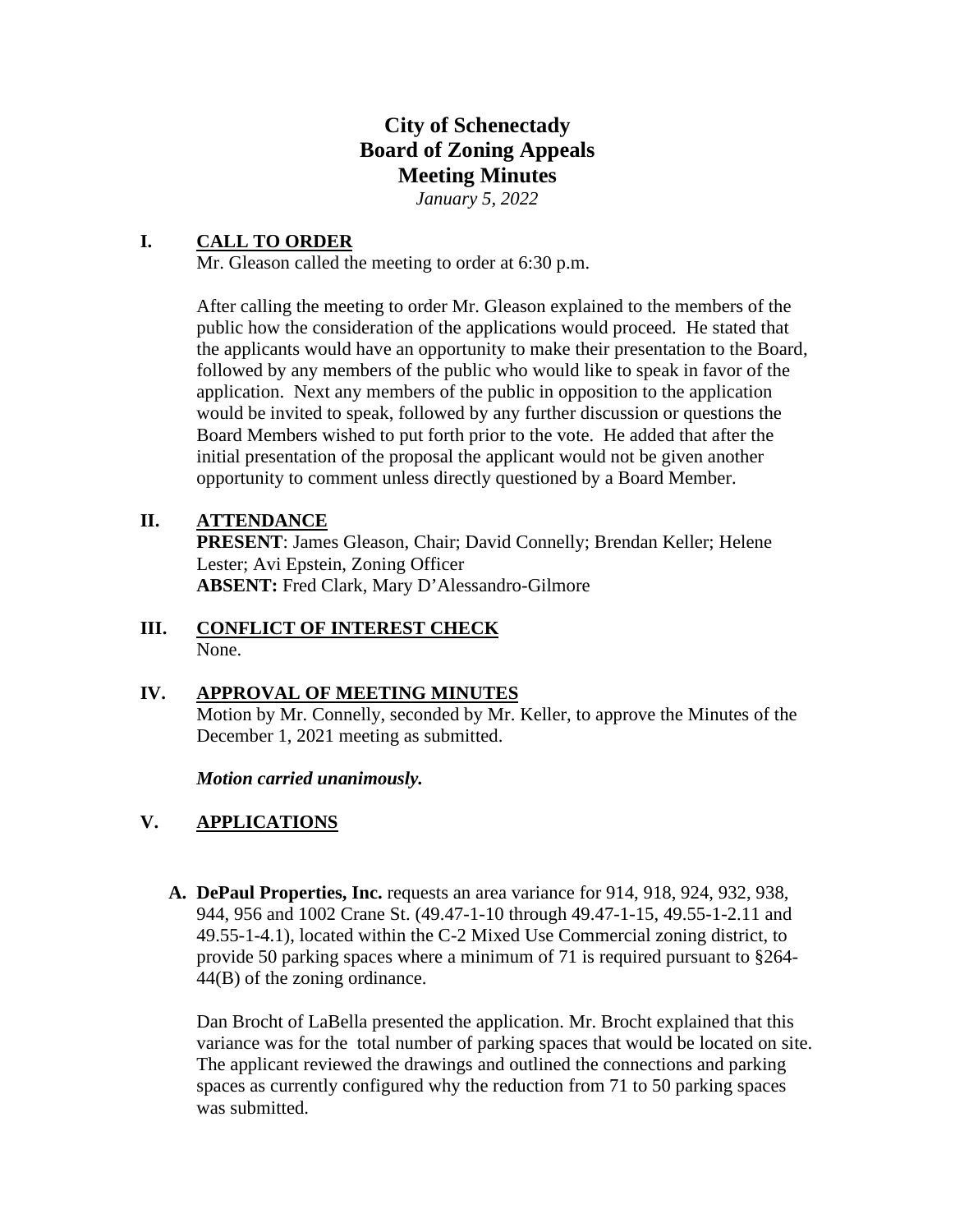Mr. Brocht explained that the Planning Commission was in favor of this reduction in overall parking and that based on current utilization rates the project should need no more than 50 parking spaces. This calculation is set on a 60-70% parking utilization rate. Mr. Brocht noted that the parking spaces could also be banked, in that if a need for additional spaces were to arise, they could always building more on the current site.

The applicant also noted that the fencing and landscaping would be enhanced based on the neighbors and other resident's input.

#### **PUBLIC COMMENTS IN FAVOR**

None.

### **PUBLIC COMMENTS IN OPPOSITION**  None.

#### **CONTINUED DISCUSSION**

Members of the Board agreed that this reduction in parking spaces was a positive thing and that an area variance was appropriate.

#### **SEQR RESOLUTION**

This project and Unlisted Action was previously issued a Negative Declaration under SEQR.

### **AREA VARIANCE APPROVAL**

Motion by Mr. Keller, seconded by Mr. Connelly, to approve the area variance based on the following:

- 1. No undesirable change will be produced in the neighborhood.
- 2. The benefit sought by the applicant cannot be achieved by another method.
- 3. The variance is not substantial.
- 4. There will not be an adverse effect on physical or environmental conditions in the neighborhood.

#### *Motion carried unanimously.*

#### **B. Bohler Engineering MA, LLC on behalf of McDonalds** requests area

variances for 1675 Union St and 1017 Dean St (50.31-2-15 & 50.31-2-16), located in the C-2 Mixed Use Commercial and R-1 Single Family Residential zoning districts respectively, to allow for the following: **(1)** an 8.1ft rear transitional yard setback where 15ft is required, **(2)** an 84.6% impervious surface coverage in the C-2 district where a maximum of 80% is allowed and, **(3)** a 76%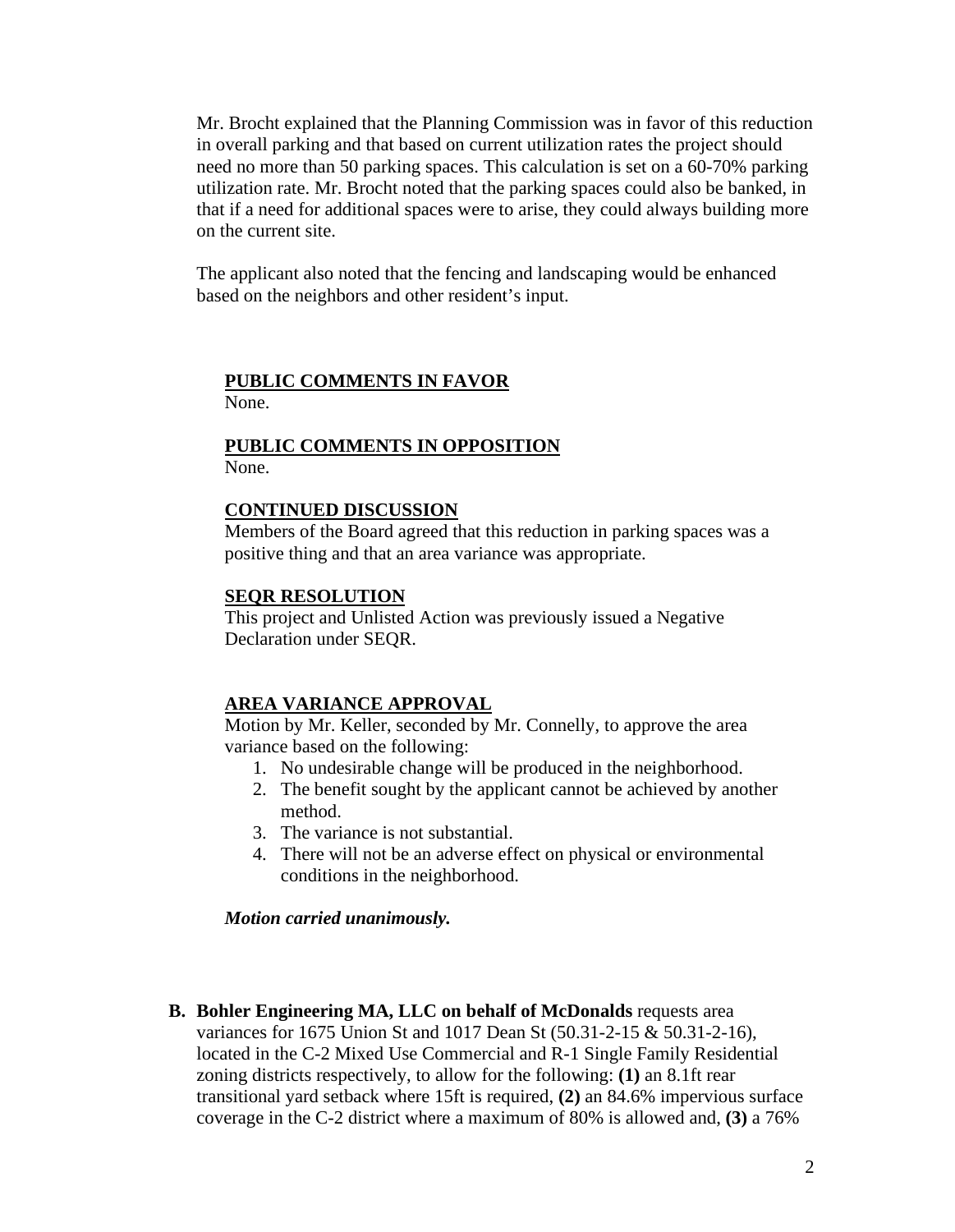impervious surface coverage in the R-1 district where a maximum of 70% is allowed.

Steve Wilson of Bohler Engineering presented the application(s). He noted that this application was largely a scaled back version of what previously was presented to the Planning Commission over a year ago.

Mr. Wilson reviewed the drawing and highlighted each variance needed for their project to move ahead. He mentioned that the encroachment would not be more than what is already pre-existing. The same would be true for the max impervious coverage. Mr. Wilson noted that the site would be adding more permeable and green space to the site.

Mr. Connelly, asked if they were grandfathered as is and what would need to be brought into compliance. Mr. Epstein clarified that since the project was renovating the site and improvements were being made to the exterior and parking areas triggers the need to bring everything into compliance with the zoning code as it is today.

Mr. Wilson stated that two parcels will be consolidated into one upon receiving all approvals from Zoning and Planning.

# **PUBLIC COMMENTS IN FAVOR**

None.

## **PUBLIC COMMENTS IN OPPOSITION**  None.

## **CONTINUED DISCUSSION**

## **SEQR RESOLUTION**

Motion by Mr. Connelly, seconded by Ms. Lester, to declare the project as an unlisted action and to adopt a Negative Declaration based upon the review and assessment of the Short Environmental Assessment Forms Parts 1 and 2, with the Negative Declaration being set forth in Part 3 of the Short Environmental Assessment Form.

*Motion carried unanimously.* 

## **AREA VARIANCE APPROVAL**

Motion by Mr. Keller, seconded by Mr. Connelly, to approve the area variances based on the following findings of fact:

- 1. No undesirable change will be produced in the neighborhood. Property is currently legally nonconforming. The variances being granted would bring the property closer to compliance.
- 2. The benefit sought by the applicant cannot be achieved by another method.